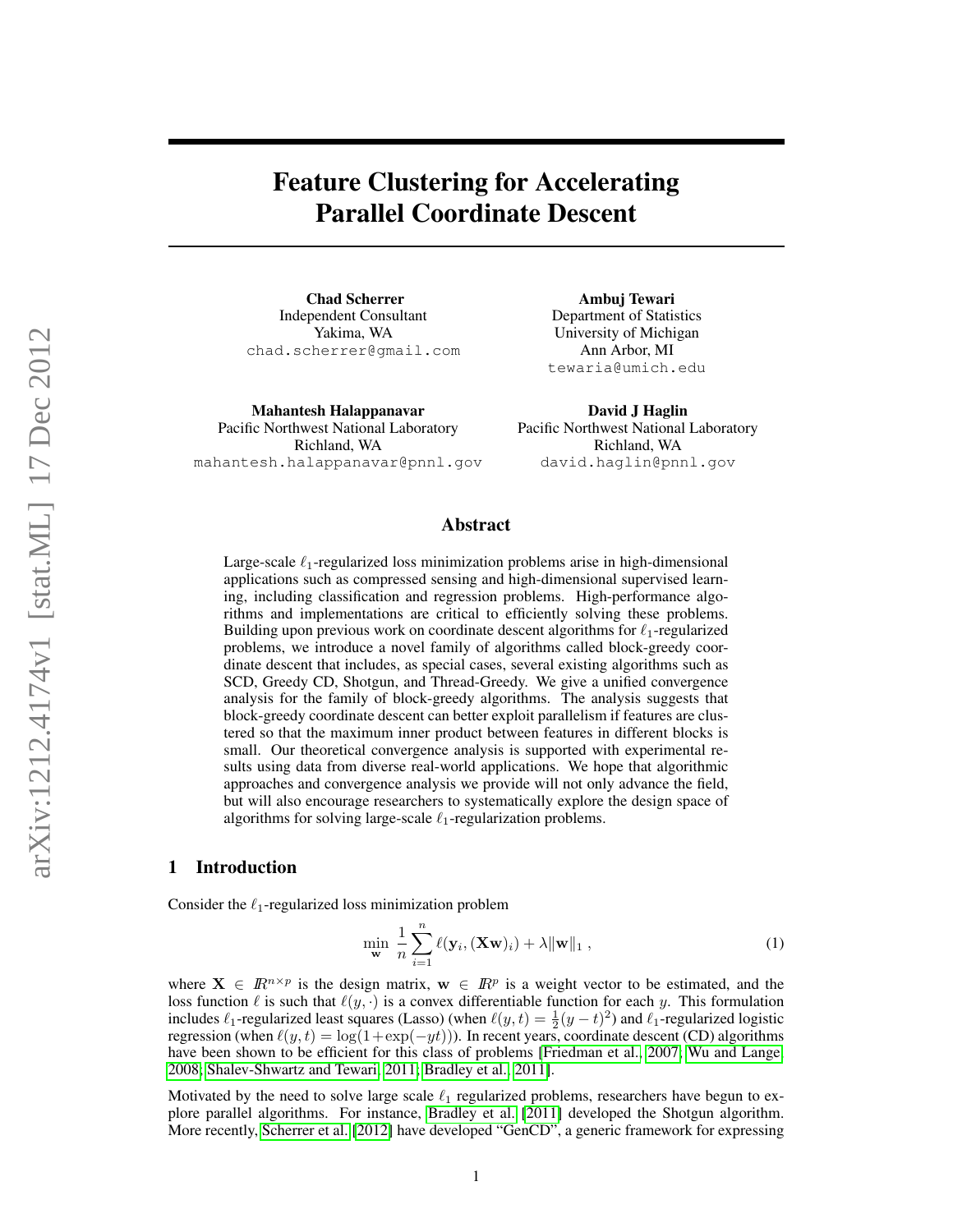parallel coordinate descent algorithms. Special cases of GenCD include Greedy CD [\[Li and Osher,](#page-8-5) [2009;](#page-8-5) [Dhillon et al., 2011\]](#page-8-6), the Shotgun algorithm of [\[Bradley et al., 2011\]](#page-8-3), and Thread-Greedy CD [\[Scherrer et al., 2012\]](#page-8-4).

In fact, the connection between these three special cases of GenCD is much deeper, and more fundamental, than is obvious under the GenCD abstraction. As our first contribution, we describe a general randomized *block-greedy* that includes all three as special cases. The block-greedy algorithm has two parameter: B, the total number of feature blocks and P, the size of the *random subset* of the  $B$  blocks that is chosen at every time step. For each of these  $P$  blocks, we greedily choose, in parallel, a single feature weight to be updated.

Second, we present a non-asymptotic convergence rate analysis for the randomized block-greedy coordinate descent algorithms for general values of  $B \in \{1, \ldots, p\}$  (as the number of blocks cannot exceed the number of features) and  $P \in \{1, \ldots, B\}$ . This result therefore applies to stochastic CD, greedy CD, Shotgun, and thread-greedy. Indeed, we build on the analysis and insights in all of these previous works. Our general convergence result, and in particular its instantiation to thread-greedy CD, is novel.

Third, based on the convergence rate analysis for block-greedy, we optimize a certain "block spectral radius" associated with the design matrix. This parameter is a direct generalization of a similar spectral parameter that appears in the analysis of Shotgun. We show that the block spectral radius can be upper bounded by the maximum inner product (or correlation if features are mean zero) between features in distinct blocks. This motivates the use of correlation-based feature clustering to accelerate the convergence of the thread-greedy algorithm.

Finally, we conduct an experimental study using a simple clustering heuristic. We observe dramatic acceleration due to clustering for smaller values of the regularization parameter, and show characteristics that must be paid particularly close attention for heavily regularized problems, and that can be improved upon in future work.

## 2 Block-Greedy Coordinate Descent

[Scherrer et al.](#page-8-4) [\[2012\]](#page-8-4) describe "GenCD", a generic framework for parallel coordinate descent algorithms, in which a parallel coordinate descent algorithm can be determined by specifying a *select* step and an *accept* step. At each iteration, features chosen by *select* are evaluated, and a proposed increment is generated for each corresponding feature weight. Using this, the *accept* step then determines which proposals are to be updated.

In these terms, we consider the *block-greedy* algorithm that takes as part of the input a partition of the features into B *blocks*. Given this, each iteration *select*s features corresponding to a set of P randomly selected blocks, and *accept*s a single feature from each block, based on an estimate of the resulting reduction in the objective function.

The pseudocode for the randomized block-greedy coordinate descent is given by Algorithm [1.](#page-2-0) The algorithm can be applied to any function of the form  $F + R$  where F is smooth and convex, and R is convex and separable across coordinates. Our objective function [\(1\)](#page-0-0) satisfies these conditions. The greedy step chooses a feature within a block for which the *guaranteed descent* in the objective function (if that feature alone were updated) is maximized. This descent is quantified by  $|\eta_i|$ , which is defined precisely in the next section. To arrive at an heuristic understanding, it is best to think of  $|\eta_i|$  as being proportional to the

<span id="page-1-0"></span>

Figure 1: The design space of block-greedy coordinate descent.

absolute value  $|\nabla_i F(\mathbf{w})|$  of the jth entry in the gradient of the smooth part F. In fact, if R is zero (no regularization) then this heuristic is exact.

The two parameters, B and P, of the block-greedy CD algorithm have the ranges  $B \in \{1, \ldots, p\}$ and  $P \in \{1, \ldots, B\}$ . Setting these to specific values gives many existing algorithms. For instance when  $B = p$ , each feature is a block on its own. Then, setting  $P = 1$  amounts to randomly choosing a single coordinate and updating it which gives us the stochastic CD algorithm of [Shalev-Shwartz](#page-8-2) [and Tewari](#page-8-2) [\[2011\]](#page-8-2). Shotgun [\[Bradley et al., 2011\]](#page-8-3) is obtained when B is still p but  $P \ge 1$ . Another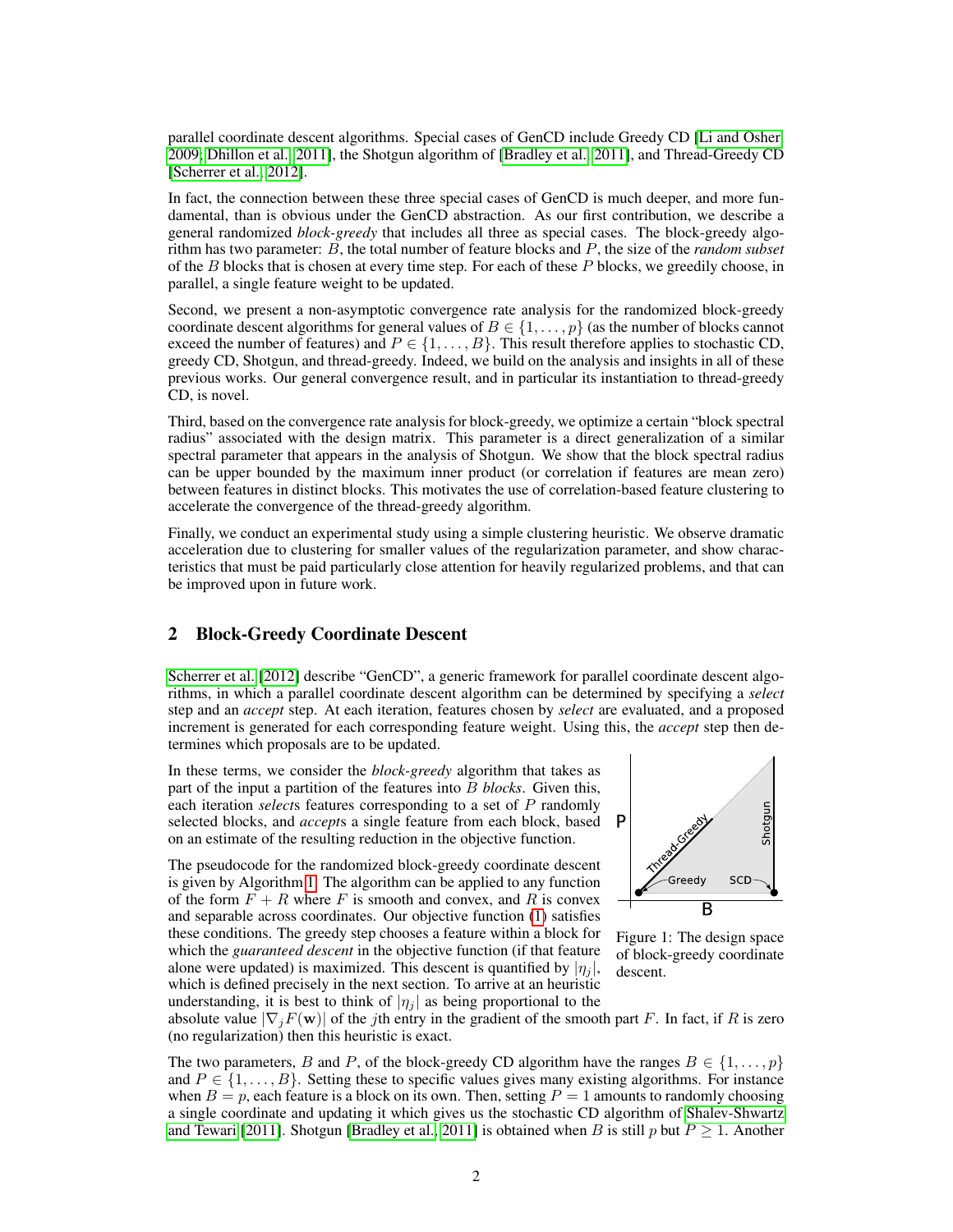<span id="page-2-0"></span>

| <b>Algorithm 1 Block-Greedy Coordinate Descent</b>                                                    |                        |
|-------------------------------------------------------------------------------------------------------|------------------------|
| <b>Parameters:</b> B (no. of blocks) and $P \leq B$ (degree of parallelism)<br>while not converged do |                        |
| <i>Select</i> a random subset of size $P$ from the $B$ available blocks                               |                        |
| Set J to be the features in the selected blocks                                                       |                        |
| <i>Propose</i> increment $\eta_i, j \in J$                                                            | $\frac{1}{2}$ parallel |
| Accept $J' = \{j : \eta_j \text{ has maximal absolute value in its block}\}\$                         |                        |
| <i>Update</i> weight $w_i \leftarrow w_i - \eta_i$ for all $j \in J'$                                 | $\frac{1}{2}$ parallel |

extreme is the case when all the features constitute a single block. That is,  $B = 1$ . Then blockgreedy CD is a deterministic algorithm and becomes the greedy CD algorithm of [Li and Osher](#page-8-5)  $[2009]$ ; [Dhillon et al.](#page-8-6)  $[2011]$ . Finally, we can choose non-trivial values of B that lie strictly between 1 and p. When this is the case, and we choose to update all blocks in parallel each time  $(P = B)$ , we arrive at the thread-greedy algorithm of [Scherrer et al.](#page-8-4) [\[2012\]](#page-8-4). Figure [1](#page-1-0) shows a schematic representation of the parameterization of these special cases.

## <span id="page-2-1"></span>3 Convergence Analysis

Of course, there is no reason to expect block-greedy CD to converge for all values of  $B$  and  $P$ . In this section, we give a sufficient condition for convergence and derive a convergence rate assuming this condition.

[Bradley et al.](#page-8-3) express the convergence criteria for Shotgun algorithm in terms of the spectral radius (maximal eigenvalue)  $\rho(X^T X)$ . For block-greedy, the corresponding quantity is a bit more complicated. We define

$$
\rho_{\rm block} = \max_{M \in \mathcal{M}} \rho(M)
$$

where M is the set of all  $B \times B$  submatrices that we can obtain from  $X^T X$  by selecting exactly one index from each of the  $B$  blocks. The intuition is that if features from different blocks are almost orthogonal then the matrices M in M will be close to identity and will therefore have small  $\rho(M)$ . Highly correlated features *within* a block do not increase  $\rho_{\text{block}}$ .

As we said above, we will assume that we are minimizing a "smooth plus separable" convex function  $F + R$  where the convex differentiable function  $F : \mathbb{R}^p \to \mathbb{R}$  satisfies a second order upper bound

$$
F(\mathbf{w} + \Delta) \le F(\mathbf{w}) + \nabla F(\mathbf{w})^T \Delta + \frac{\beta}{2} \Delta^T \mathbf{X}^T \mathbf{X} \Delta
$$

In our case, this inequality will hold as soon as  $\ell''(y, t) \leq \beta$  for any y, t (where differentiation is w.r.t. t). The function  $\tilde{R}$  is separable across coordinates:  $R(\mathbf{w}) = \sum_{j=1}^{p} r(w_j)$ . The function  $\lambda \|\mathbf{w}\|_1$  is clearly separable.

The quantity  $\eta_i$  appearing in Algorithm [1](#page-2-0) serves to quantify the guaranteed descent (based on second order upper bound) if feature  $j$  alone is updated and is obtained as a solution of the one-dimensional minimization problem

$$
\eta_j = \underset{\eta}{\text{argmin}} \ \nabla_j F(\mathbf{w}) \eta + \frac{\beta}{2} \eta^2 + r(w_j + \eta) - r(w_j) \ .
$$

Note that if there is no regularization, then  $\eta_j$  is simply  $-\nabla_j F(\mathbf{w})/\beta = -g_j/\beta$  (if we denote  $\nabla_j F(\mathbf{w})$  by  $g_j$  for brevity). In the general case, by first order optimality conditions for the above one-dimensional convex optimization problem, we have  $g_j + \beta \eta_j + \nu_j = 0$  where  $\nu_j$  is a subgradient of r at  $w_j + \eta_j$ . That is,  $\nu_j \in \partial r(w_j + \eta_j)$ . This implies that  $r(w_j + \eta_j) - r(w') \le \nu_j(w_j + \eta_j - w')$ for any  $w'$ .

Theorem 1. *Let* P *be chosen so that*

$$
\epsilon = \frac{(P-1)(\rho_{\text{block}}-1)}{(B-1)}
$$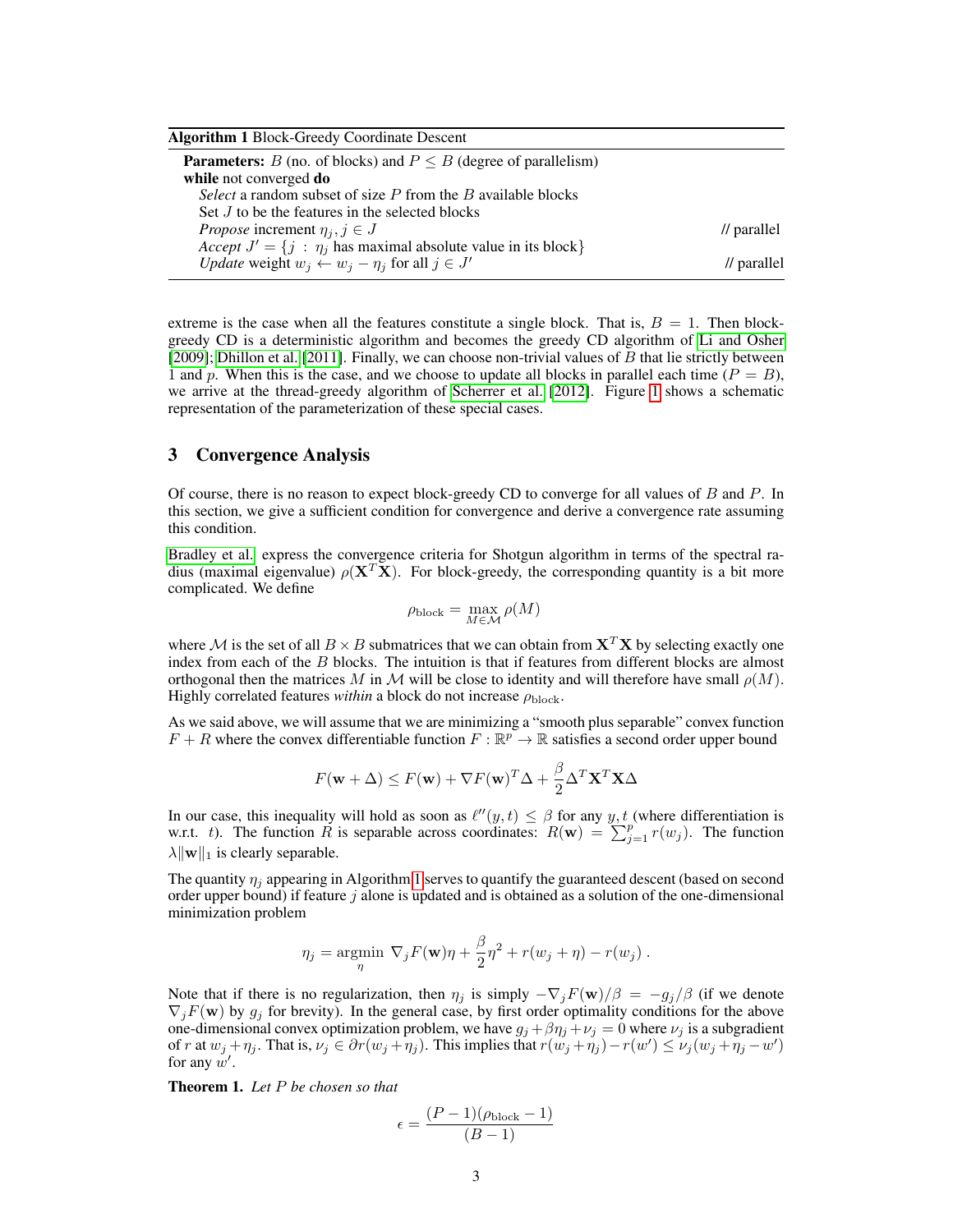*is less than* 1*. Suppose the randomized block-greedy coordinate algorithm is run on a smooth plus separable convex function*  $f = F + R$  *to produce the iterates*  $\{w_k\}_{k>1}$ *. Then the expected accuracy after* k *steps is bounded as*

$$
\mathbb{E}\left[f(\mathbf{w}_k) - f(\mathbf{w}^*)\right] \le C \frac{B R_1^2}{(1 - \epsilon)P} \cdot \frac{1}{k}.
$$

*Here the constant* C *only depends on (Lipschitz and smoothness constants of) the function*  $F$ *,*  $R_1$  *is an upper bound on the norms*  $\{\|\mathbf{w}_k - \mathbf{w}^*\|_1\}_{k\geq 1}$ *, and*  $\mathbf{w}^*$  *is any minimizer of f.* 

*Proof.* We first calculate the expected change in objective function following the Shotgun analysis. We will use  $w_b$  to denote  $w_{j_b}$  (similarly for  $\nu_b$ ,  $g_b$  etc.)

$$
\mathbb{E}\left[f(\mathbf{w}') - f(\mathbf{w})\right] = P\mathbb{E}_b\left[\eta_b g_b + \frac{\beta}{2}(\eta_b)^2 + r(w_b + \eta_b) - r(w_b)\right] + \frac{\beta}{2} P(P-1)\mathbb{E}_{b \neq b'}\left[\eta_b \cdot \eta_{b'} \cdot A_{j_b}^T A_{j_{b'}}\right]
$$

Define the  $B \times B$  matrix M (that depends on the current iterate w) with entries  $M_{b,b'} = A_{j_b}^T A_{j_b}$ . Then, using  $r(w_b + \eta_b) - r(w_b) \leq \nu_b \eta_b$ , we continue

$$
\leq \frac{P}{B} \left[ \eta^T g + \frac{\beta}{2} \eta^T \eta + \nu^T \eta \right] + \frac{\beta P (P - 1)}{2B (B - 1)} \left[ \eta^{\top} M \eta - \eta^T \eta \right]
$$

Above (with some abuse of notation),  $\eta$ ,  $\nu$  and g are B length vectors with components  $\eta_b$ ,  $\nu_b$  and  $g_b$  respectively. By definition of  $\rho_{\rm block}$ , we have  $\eta^{T} M \eta \leq \rho_{\rm block} \eta^{T} \eta$ . So, we continue

$$
\leq \frac{P}{B} \left[ \eta^T g + \frac{\beta}{2} \eta^T \eta - g^T \eta - \beta \eta^T \eta \right] + \frac{\beta P (P - 1)}{2B (B - 1)} (\rho_{\text{block}} - 1) \eta^T \eta
$$

where we used  $\nu = -g - \beta \eta$ . Simplifying we get

$$
\mathbb{E}\left[f(\mathbf{w}') - f(\mathbf{w})\right] \le \frac{P\beta}{2B} \left[-1 + \epsilon\right] \|\eta\|_2^2
$$

where

$$
\epsilon = \frac{(P-1)(\rho_{\text{block}}-1)}{(B-1)}
$$

should be less than 1.

Now note that  $\|\eta\|_2^2 = \sum_b |\eta_{j_b}|^2 = \|\eta\|_{\infty,2}^2$  where the "infinity-2" norm  $\|\cdot\|_{\infty,2}$  of a p-vector is, by definition, as follows: take the  $\ell_{\infty}$  norm within a block and take the  $\ell_2$  of the resulting values. Note that in the second step above, we moved from a B-length  $\eta$  to a p length  $\eta$ .

This gives us

$$
\mathbb{E}\left[f(\mathbf{w}') - f(\mathbf{w})\right] \le -\frac{(1-\epsilon)P\beta}{2B} \|\eta\|_{\infty,2}^2.
$$

For the rest of the proof, assume  $\lambda = 0$ . In that case  $\eta = -q/\beta$ . Thus, convexity and the fact that the dual norm of the "infinity-2" norm is the "1-2" norm, give

$$
f(\mathbf{w}) - f(\mathbf{w}^*) \leq \nabla f(\mathbf{w})^T (\mathbf{w} - \mathbf{w}^*) \leq \|\nabla f(\mathbf{w})\|_{\infty,2} \cdot \|\mathbf{w} - \mathbf{w}^*\|_{1,2}
$$

Putting the last two inequalities together gives (for any upper bound R<sub>1</sub> on  $\|\mathbf{w} - \mathbf{w}^*\|_1 \geq \|\mathbf{w} - \mathbf{w}^*\|_1$  $\mathbf{w}^{\star} \|_{1,2}$ 

$$
\mathbb{E}\left[f(\mathbf{w}') - f(\mathbf{w})\right] \leq -\frac{(1-\epsilon)P}{2\beta BR_1^2} (f(\mathbf{w}) - f(\mathbf{w}^{\star}))^2.
$$

Defining the accuracy  $\alpha_k = f(\mathbf{w}_k) - f(\mathbf{w}^*)$ , we translate the above into the recurrence

$$
\mathbb{E}\left[\alpha_{k+1} - \alpha_k\right] \le -\frac{(1-\epsilon)P}{2\beta BR_1^2} \mathbb{E}\left[\alpha_k^2\right]
$$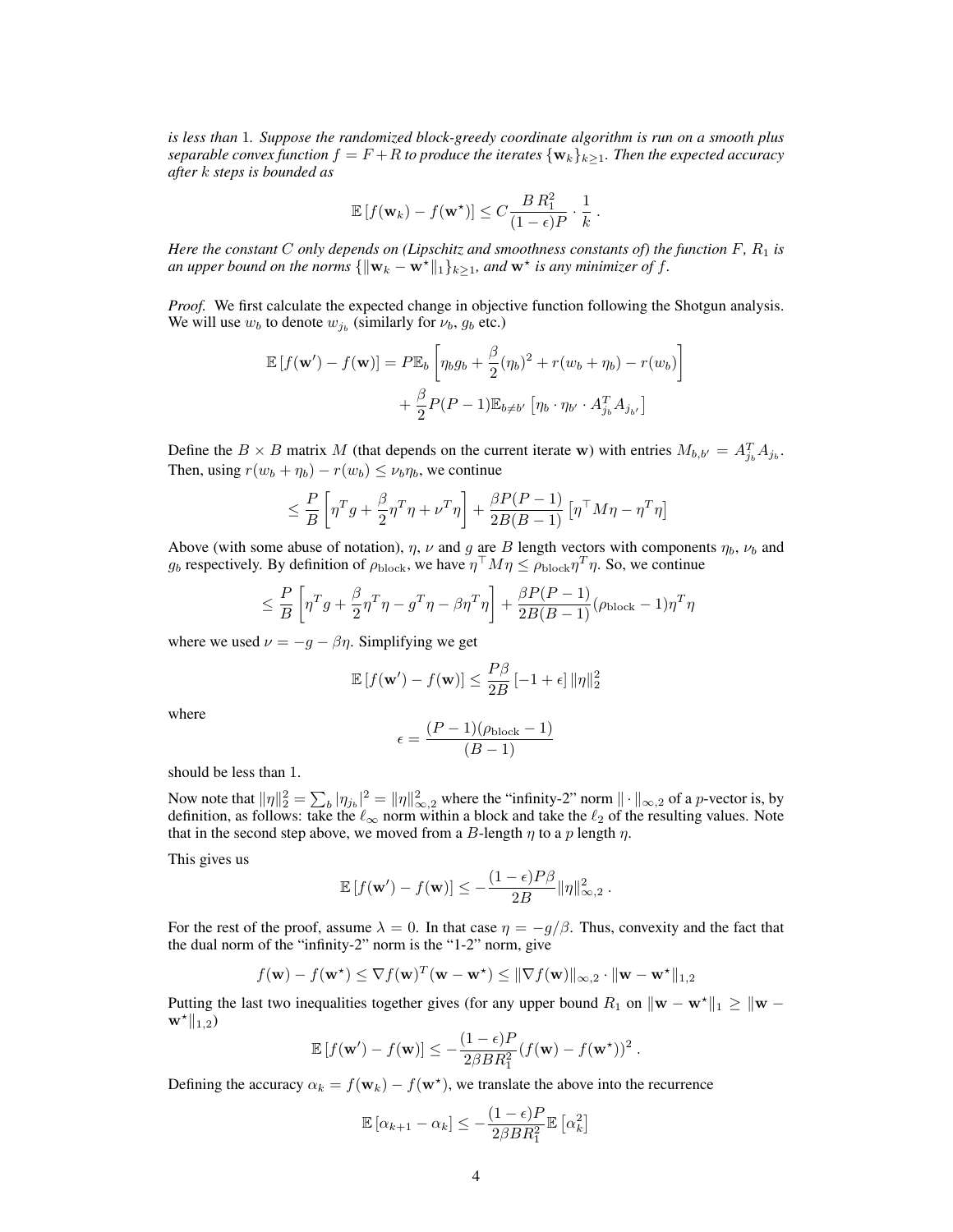and by Jensen's we have  $(\mathbb{E}[\alpha_k])^2 \leq \mathbb{E}[\alpha_k^2]$  and therefore

$$
\mathbb{E}\left[\alpha_{k+1}\right] - \mathbb{E}\left[\alpha_k\right] \le -\frac{(1-\epsilon)P}{2\beta BR_1^2} \left(\mathbb{E}\left[\alpha_k\right]\right)^2
$$

which solves to (up to a universal constant factor)

$$
\mathbb{E}\left[\alpha_k\right] \leq \frac{2\beta BR_1^2}{(1-\epsilon)P} \cdot \frac{1}{k}
$$

Even when  $\lambda > 0$ , we can still relate  $\|\eta\|_{\infty,2}$  to  $f(\mathbf{w}) - f(\mathbf{w}^*)$  but the argument is a little more involved. We refer the reader to the supplementary for more details.  $\Box$ 

In particular, consider the case where all blocks are updated in parallel as in the thread-greedy coordinate descent algorithm of [Scherrer et al.](#page-8-4) [\[2012\]](#page-8-4). Then  $P = B$  and there is no randomness in the algorithm, yielding the following corollary.

**Corollary 2.** *Suppose the block-greedy coordinate algorithm with*  $B = P$  *(thready-greedy) is run on a smooth plus separable convex function*  $f = F + R$  *to produce the iterates*  $\{w_k\}_{k\geq 1}$ *. If*  $\rho_{\rm block}$  < 2*, then* 

$$
f(\mathbf{w}_k) - f(\mathbf{w}^*) = O\left(\frac{1}{(2 - \rho_{\text{block}})k}\right) .
$$

## 4 Feature Clustering

The convergence analysis of section [3](#page-2-1) shows that we need to minimize the block spectral radius. Directly finding a clustering that minimizes  $\rho_{\rm block}$  is a computationally daunting task. Even with equal-sized blocks, the number of possible partitions is  $p! / (\frac{p}{B})^B$ . In the absence of an efficient search strategy for this enormous space, we find it convenient to work instead in terms of the inner product of features from distinct blocks. The following proposition makes the connection between these approaches precise.

<span id="page-4-0"></span>**Proposition 3.** Let  $S \in \mathbb{R}^{B \times B}$  be positive semidefinite, with  $S_{ii} = 1$ , and  $|S_{ij}| < \varepsilon$  for  $i \neq j$ . Then *the spectral radius of* S *has the upper bound*

$$
\rho(S) \le 1 + (B - 1)\,\varepsilon \,.
$$

*Proof.* Let x be the eigenvector corresponding to the largest eigenvalue of S, scaled so that  $||x||_1 =$ 1. Then

$$
\rho(S) = \|Sx\|_1 = \sum_i \left| x_i + S_{ij} \sum_{j \neq i} x_j \right| \le \sum_i \left( |x_i| + \varepsilon \sum_{j \neq i} |x_j| \right) = 1 + (B - 1)\varepsilon
$$

Proposition [3](#page-4-0) tells us that we can partition the features into clusters using a heuristic approach that strives to minimize the maximum absolute inner product between the features (columns of the design matrix)  $X_i$  and  $X_j$  where i and j are features in different blocks.

#### 4.1 Clustering Heuristic

Given p features and B blocks, we wish to distribute the features evenly among the blocks, attempting to minimize the absolute inner product between features across blocks. Moreover, we require an approach that is efficient, since any time spent clustering could instead have been used for iterations of the main algorithm. We describe a simple heuristic that builds uniform-sized clusters of features.

To construct a given block, we select a feature as a "seed", and assign the nearest features to the seed (in terms of absolute inner product) to be in the same block. Because inner products with very sparse features result in a large number of zeros, we choose at each step the most dense unassigned feature as the seed. Algorithm [2](#page-5-0) provides a detailed description. This heuristic requires computation of  $O(Bp)$  inner products. In practice it is very fast—less than three seconds for even the large KDDA dataset.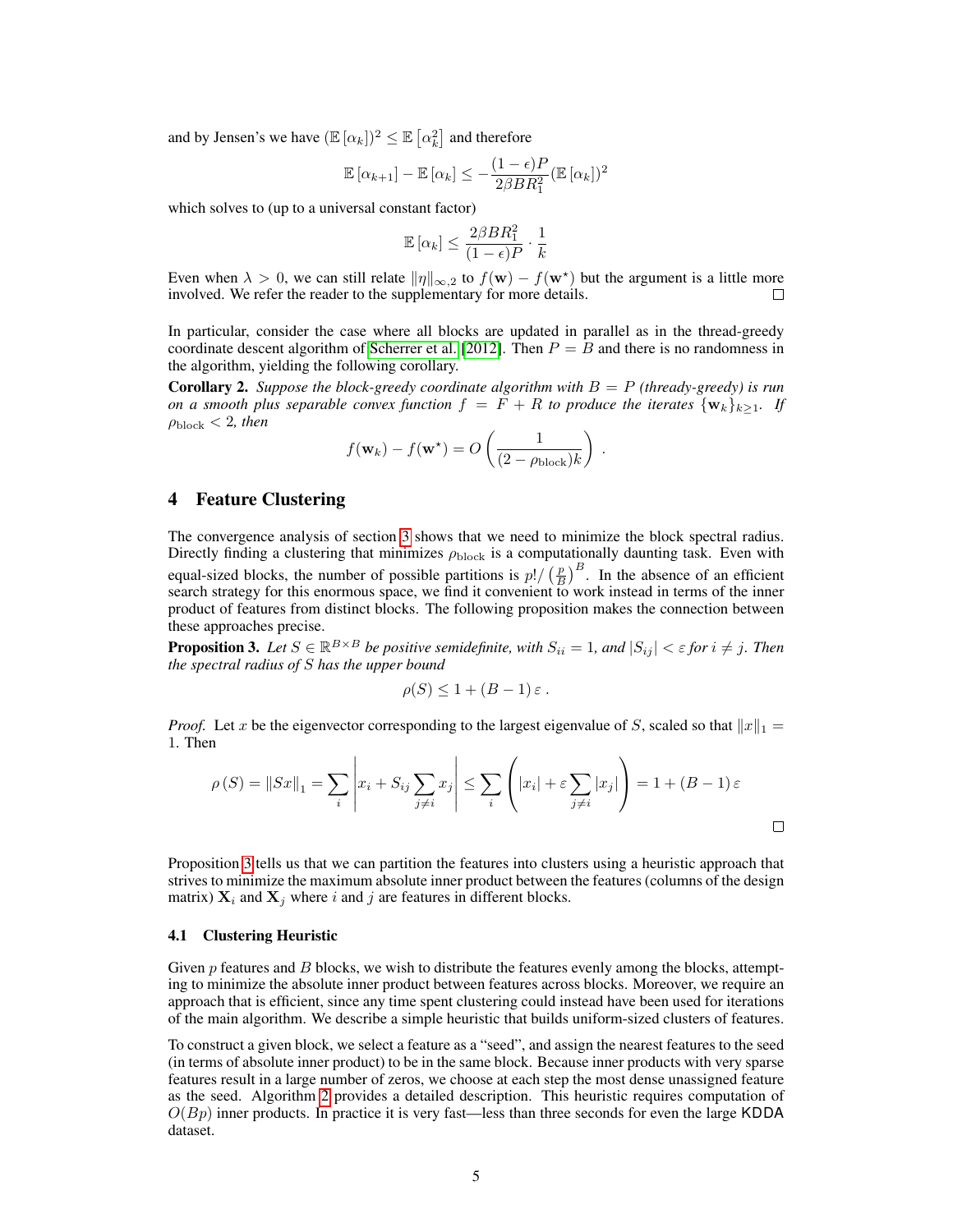<span id="page-5-0"></span>**Algorithm 2** A heuristic for clustering  $p$  features into  $B$  blocks, based on correlation

 $U \leftarrow \{1, \cdots, p\}$ for  $b = 1$  to  $B - 1$  do  $s \leftarrow \arg \max_{j \in U} NNZ(\mathbf{X}_j)$ for  $j \in U$  do  $\blacksquare$  // parallel  $c_j \leftarrow |\langle \mathbf{X}_s, \mathbf{X}_j \rangle|$  $J_b \leftarrow \{j \text{ yielding the } [p/B] \text{ largest values of } c_j\}$  $U \leftarrow U \backslash J_b$  $J_B \leftarrow U$ return  $\{J_b|b=1,\cdots,B\}$ 

| KDDA                                       |  |  | 20, 216, 830   8, 407, 752   305, 613, 510   Lo et al. [2011] |  |  |  |  |  |
|--------------------------------------------|--|--|---------------------------------------------------------------|--|--|--|--|--|
| Table 1: Summary of input characteristics. |  |  |                                                               |  |  |  |  |  |

3, 709, 083 [RealSim](#page-8-9)

NEWS20 1, 355, 191 19, 996 9, 097, 916 [Keerthi and DeCoste](#page-8-7) [\[2005\]](#page-8-7)

REUTERS 47, 237 23, 865 1, 757, 800 [Lewis et al.](#page-8-8) [\[2004\]](#page-8-8)<br>REALSIM 20, 958 72, 309 3, 709, 083 RealSim

<span id="page-5-3"></span>Name # Features | # Samples | # Nonzeros | Source

## 5 Experimental Setup

Platform All our experiments are conducted on a 48-core system comprising of 4 sockets and 8 banks of memory. Each socket is an AMD Opteron processor codenamed Magny-Cours, which is a multichip processor with two 6-core chips on a single die. Each 6-core processor is equipped with a three-level memory hierarchy as follows:  $(i)$  64 KB of L1 cache for data and 512 KB of L2 cache that are private to each core, and  $(ii)$  12 MB of L3 cache that is shared among the 6 cores. Each 6-core processor is linked to a 32 GB memory bank with independent memory controllers leading to a total system memory of 256 GB ( $32 \times 8$ ) that can be globally addressed from each core. The four sockets are interconnected using HyperTransport-3 technology<sup>[1](#page-5-1)</sup>.

**Datasets** A variety of datasets were chosen<sup>[2](#page-5-2)</sup> for experimentation; these are summarized in Ta-ble [1.](#page-5-3) We consider four datasets:  $(i)$  NEWS20 contains about 20,000 UseNet postings from 20 newsgroups. The data was gathered by Ken Lang at Carnegie Mellon University circa 1995.  $(ii)$ REUTERS is the RCV1-v2/LYRL2004 Reuters text data described by [Lewis et al.](#page-8-8) [\[2004\]](#page-8-8). In this term-document matrix, each example is a training document, and each feature is a term. Nonzero values of the matrix correspond to term frequencies that are transformed using a standard tf-idf normalization. *(iii)* REALSIM consists of about 73,000 UseNet articles from four discussion groups: simulated auto racing, simulated aviation, real auto racing, and real aviation. The data was gathered by Andrew McCallum while at Just Research circa 1997. We consider classifying real vs simulated data, irrespective of auto/aviation. (iv) KDDA represents data from the KDD Cup 2010 challenge on educational data mining. The data represents a processed version of the training set of the first problem, algebra 2008 2009, provided by the winner from the National Taiwan University. These four inputs cover a broad spectrum of sizes and structural properties.

Implementation For the current work, our empirical results focus on thread-greedy coordinate descent with 32 blocks. At each iteration, a given thread must step through the nonzeros of each of its features to compute the proposed increment (the  $\eta_i$  of Section [3\)](#page-2-1) and the estimated benefit of choosing that feature. Once this is complete, the thread (without waiting) enters the line search phase, where it remains until all threads are being updated by less than the specified tolerance. Finally, all updates are performed concurrently. We use OpenMP's atomic directive to maintain consistency.

#### Testing framework

We compare the effect of clustering to randomization (i.e. features are randomly assigned to blocks), for a variety of values for the regularization parameter  $\lambda$ . To test the effect of clustering for very

<span id="page-5-1"></span><sup>1</sup> Further details on AMD Opteron can be found at [http://www.amd.com/us/products/](http://www.amd.com/us/products/embedded/processors/opteron/Pages/opteron-6100-series.aspx) [embedded/processors/opteron/Pages/opteron-6100-series.aspx](http://www.amd.com/us/products/embedded/processors/opteron/Pages/opteron-6100-series.aspx).

<span id="page-5-2"></span><sup>2</sup> from [http://www.csie.ntu.edu.tw/˜cjlin/libsvmtools/datasets/](http://www.csie.ntu.edu.tw/~cjlin/libsvmtools/datasets/)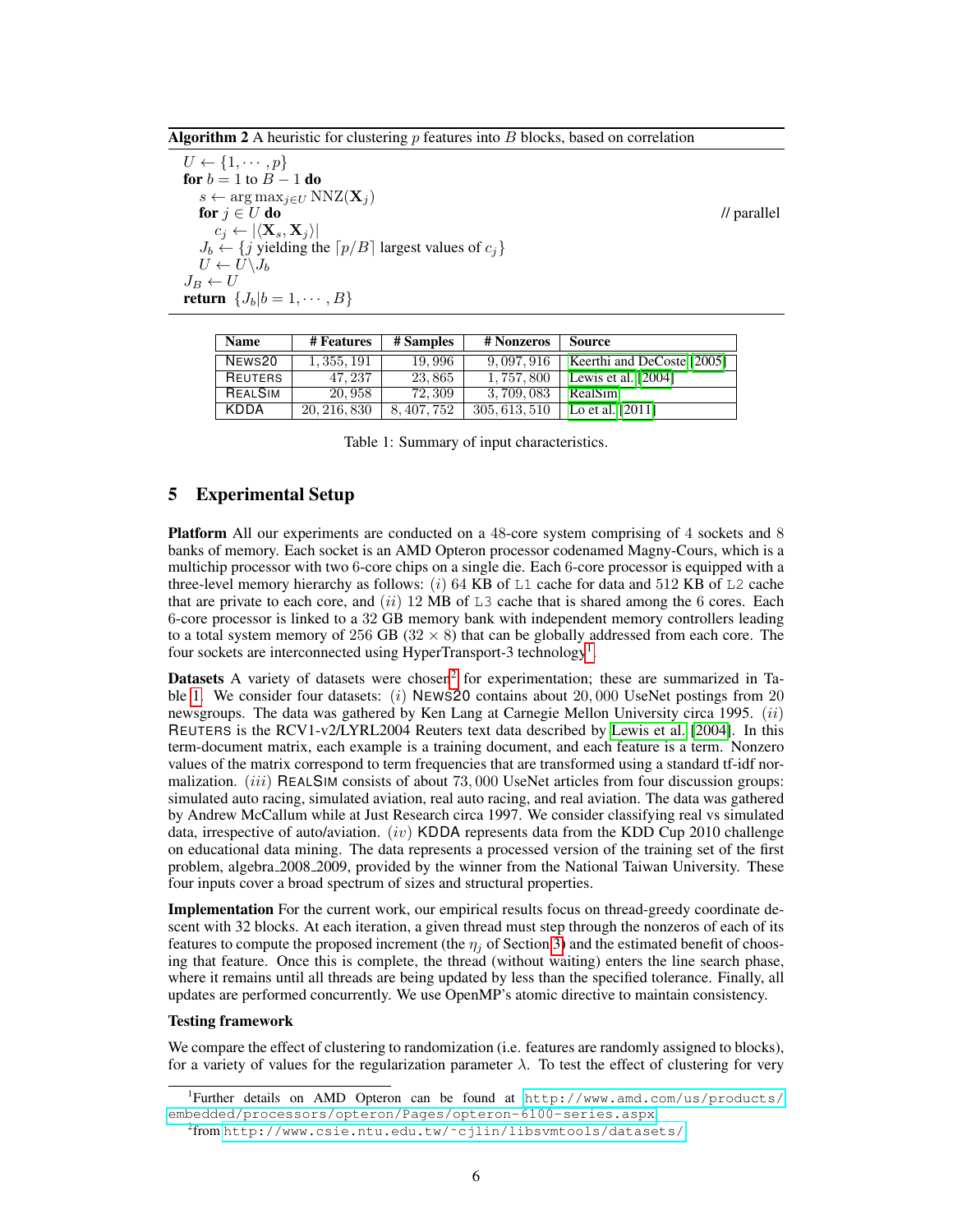<span id="page-6-0"></span>

Figure 2: Convergence results. For each dataset, we show the regularized expected loss (top) and number of nonzeros (bottom), using powers of ten as regularization parameters. Results for randomized features are shown in black, and those for clustered features are shown in red. Note that the allowed running time for KDDA was ten times that of other datasets.

<span id="page-6-1"></span>

|                        | $\lambda = 10^{-4}$ |           | $\lambda = 10^{-5}$ |           | $\lambda = 10^{-6}$ |           |
|------------------------|---------------------|-----------|---------------------|-----------|---------------------|-----------|
|                        | Randomized          | Clustered | Randomized          | Clustered | Randomized          | Clustered |
| Active blocks          | 32                  | O         | 32                  | 32        | 32                  | 32        |
| Iterations per second  | 153                 | 12.9      | 152                 | 12.3      | 136                 | 12.3      |
| NNZ $@$ 1K sec         | 184                 | 215       | 797                 | 8592      | 1248                | 19473     |
| Objective @ 1K sec     | 0.472               | 0.591     | 0.264               | 0.321     | 0.206               | 0.136     |
| NNZ $@$ 10K iter       | 74                  | 203       | 82                  | 8812      | 110                 | 19919     |
| Objective $@$ 10K iter | 0.570               | 0.593     | 0.515               | 0.328     | 0.472               | 0.141     |

Table 2: The effect of feature clustering, for REUTERS.

sparse weights, we first let  $\lambda_0$  be the largest power of ten that leads to any nonzero weight estimates. This is followed by the next three consecutive powers of ten. For each run, we measure the regularized expected loss and the number of nonzeros at one-second intervals. Times required for clustering and randomization are negligible, and we do not report them here.

## 6 Results

Figure [2](#page-6-0) shows the regularized expected loss (top) and number of nonzeros (bottom), for several values of the regularization parameter  $\lambda$ . Black and red curves indicate randomly-permuted features and clustered features, respectively. The starting value of  $\lambda$  was 10<sup>-4</sup> for all data except KDDA, which required  $\lambda = 10^{-6}$  in order to yield any nonzero weights.

In the upper plots, within a color, the order of the 4 curves, top to bottom, corresponds to successively decreasing values of  $\lambda$ . Note that a larger value of  $\lambda$  results in a sparser solution with greater regularized expected loss and a smaller number of nonzeros. Thus, for each subfigure of Figure [2,](#page-6-0) the order of the curves in the lower plot is *reversed* from that of the upper plot.

Overall, results across datasets are very consistent. For large values of  $\lambda$ , the simple clustering heuristic results in slower convergence, while for smaller values of  $\lambda$  we see considerable benefit. Due to space limitations, we choose a single dataset for which to explore results in greater detail.

Of the datasets we tested, REUTERS might reasonably lead to the greatest concern. Like the other datasets, clustered features lead to slow convergence for large  $\lambda$  and fast convergence for small  $\lambda$ . However, REUTERS is particularly interesting because for  $\lambda = 10^{-5}$ , clustered features seem to provide an initial benefit that does not last; after about 250 seconds it is overtaken by the run with randomized features.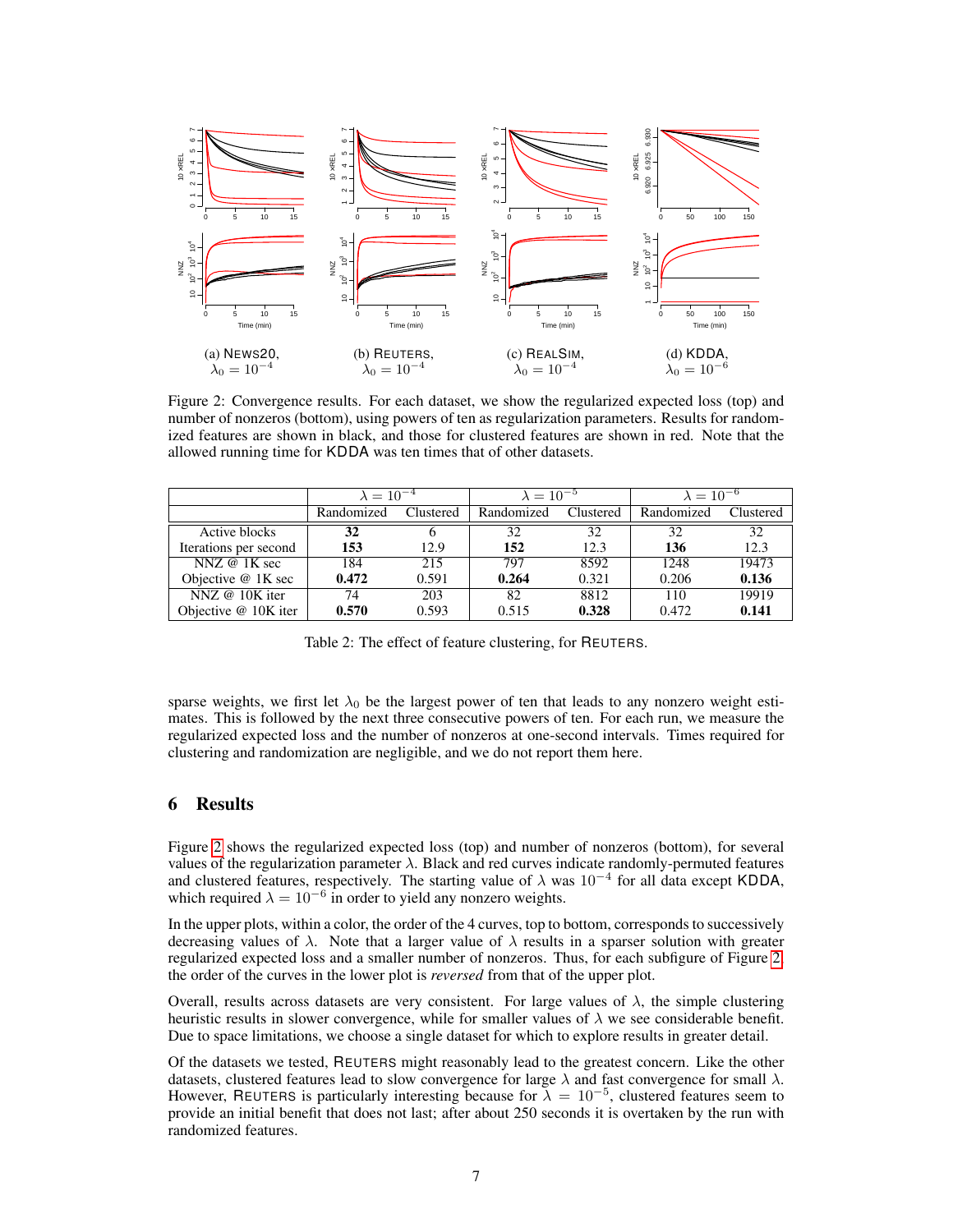<span id="page-7-0"></span>

Figure 3: A closer look at performance characteristics for REUTERS.

Table [2](#page-6-1) gives a more detailed summary of the results for REUTERS, for the three largest values of  $\lambda$ . The first row of this table gives the number of *active blocks*, by which we mean the number of blocks containing any nonzeros. For an inactive block, the corresponding thread repeatedly confirms that all weights remain zero without contributing to convergence.

In the most regularized case  $\lambda = 10^{-4}$ , clustered data results in only six active blocks, while for other cases every block is active. Thus in this case features corresponding to nonzero weights are colocated within these few blocks, severely limiting the advantage of parallel updates.

In the second row, we see that for randomized features, the algorithm is able to get through over ten times as many iterations per second. To see why, note that the amount of work for a given thread is a linear function of the number of nonzeros over all of the features in its block. Thus, the block with the greatest number of nonzeros serves as a bottleneck.

The middle two rows of Figure [2](#page-6-1) summarize the state of each run after 1000 seconds. Note that for this test, randomized features result in faster convergence for the two largest values of  $\lambda$ .

For comparison, the final two rows of Figure [2](#page-6-1) provide a similar summary based instead on the number of iterations. In these terms, clustering is advantageous for all but the largest value of  $\lambda$ .

Figure [3](#page-7-0) shows the source of this problem. First, Figure [3a](#page-7-0) shows the number of nonzeros in all features for each of the 32 blocks. Clearly the simple heuristic results in poor load-balancing. For comparison, Figures [3b](#page-7-0) and [3c](#page-7-0) show convergence rates as a function of the number of iterations.

## 7 Conclusion

We have presented convergence results for a family of randomized coordinate descent algorithms that we call *block-greedy coordinate descent*. This family includes Greedy CD, Thread-Greedy CD, Shotgun, and Stochastic CD. We have shown that convergence depends on  $\rho_{\text{block}}$ , the maximal spectral radius over submatrices of  $X^T X$  resulting from the choice of one feature for each block.

Even though a simple clustering heuristic helps for smaller values of the regularization parameter, our results also show the importance of considering issues of load-balancing and the distribution of weights for heavily-regularized problems.

A clear next goal in this work is the development of a clustering heuristic that is relatively well load-balanced and distributes weights for heavily-regularized problems evenly across blocks, while maintaining good computational efficiency.

## Acknowledgments

The authors are grateful for the helpful suggestions of Ken Jarman, Joseph Manzano, and our anonymous reviewers.

Funding for this work was provided by the Center for Adaptive Super Computing Software - MultiThreaded Architectures (CASS-MT) at the U.S. Department of Energy's Pacific Northwest National Laboratory. PNNL is operated by Battelle Memorial Institute under Contract DE-ACO6- 76RL01830.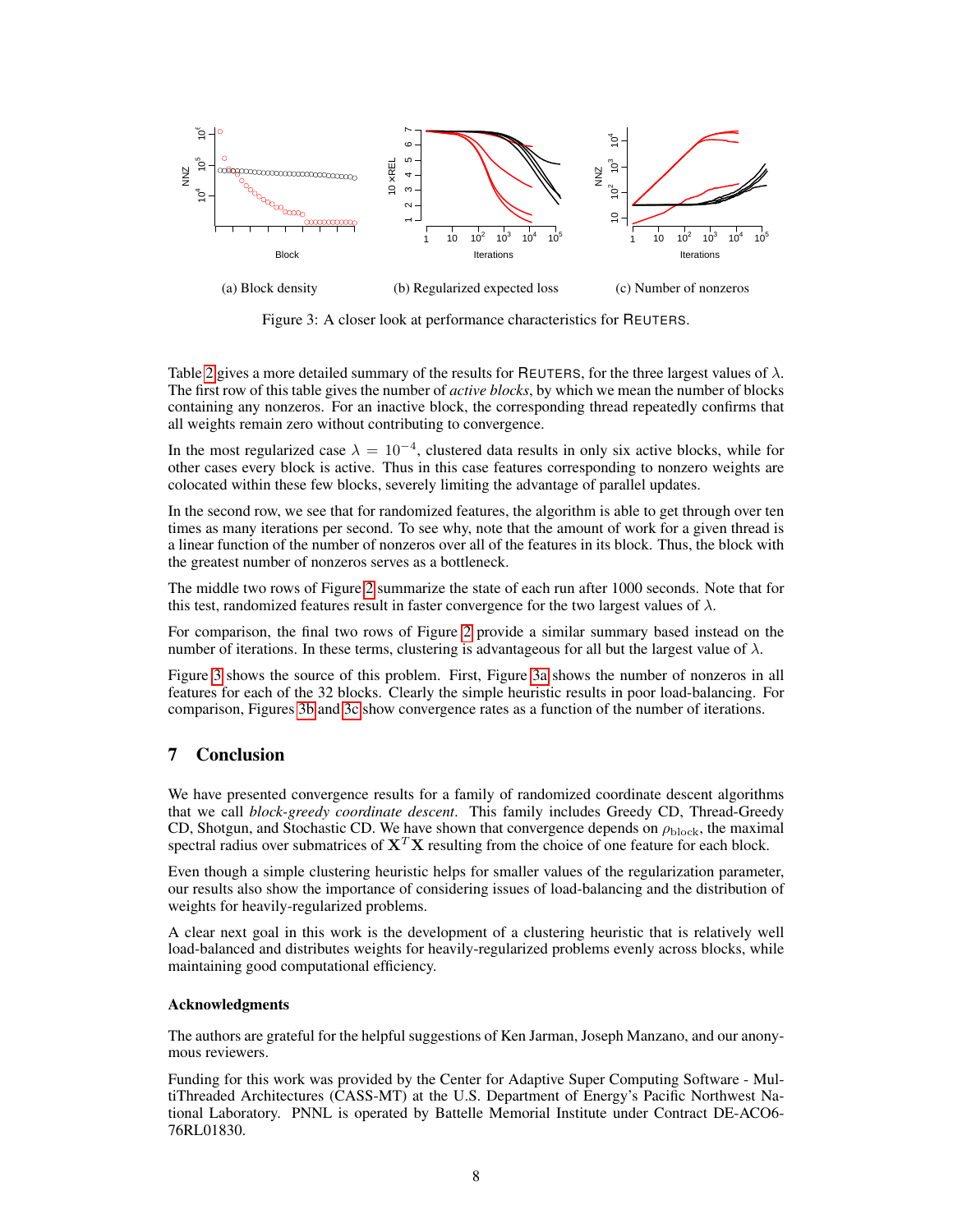## **References**

- <span id="page-8-0"></span>J Friedman, T Hastie, H Höfling, and R Tibshirani. Pathwise coordinate optimization. Annals of *Applied Statistics*, 1(2):302–332, 2007.
- <span id="page-8-1"></span>T Wu and K Lange. Coordinate descent algorithms for lasso penalized regression. *Annals of Applied Statistics*, 2:224–244, 2008.
- <span id="page-8-2"></span>S Shalev-Shwartz and A Tewari. Stochastic methods for  $\ell_1$ -regularized loss minimization. *Journal of Machine Learning Research*, 12:1865–1892, 2011.
- <span id="page-8-3"></span>J K Bradley, A Kyrola, D Bickson, and C Guestrin. Parallel Coordinate Descent for L1-Regularized Loss Minimization. In *Proceedings of the 28th International Conference on Machine Learning*, pages 321–328, 2011.
- <span id="page-8-4"></span>C Scherrer, A Tewari, M Halappanavar, and D Haglin. Scaling up Parallel Coordinate Descent Algorithms. In *International Conference on Machine Learning*, 2012.
- <span id="page-8-5"></span>Y Li and S Osher. Coordinate Descent Optimization for  $\ell_1$  Minimization with Application to Compressed Sensing ; a Greedy Algorithm Solving the Unconstrained Problem. *Inverse Problems and Imaging*, 3:487–503, 2009.
- <span id="page-8-6"></span>I S Dhillon, P Ravikumar, and A Tewari. Nearest neighbor based greedy coordinate descent. In *Advances in Neural Information Processing Systems 24*, pages 2160–2168, 2011.
- <span id="page-8-8"></span>D Lewis, Y Yang, T Rose, and F Li. RCV1 : A New Benchmark Collection for Text Categorization Research. *Journal of Machine Learning Research*, 5:361–397, 2004.
- <span id="page-8-7"></span>S S Keerthi and D DeCoste. A modified finite Newton method for fast solution of large scale linear SVMs. *Journal of Machine Learning Research*, 6:341–361, 2005.
- <span id="page-8-9"></span>RealSim. Document classification data gathered by Andrew McCallum., circa 1997. [URL:http:](URL: http://people.cs.umass.edu/~mccallum/data.html) [//people.cs.umass.edu/˜mccallum/data.html](URL: http://people.cs.umass.edu/~mccallum/data.html).
- <span id="page-8-10"></span>Hung-Yi Lo, Kai-Wei Chang, Shang-Tse Chen, Tsung-Hsien Chiang, Chun-Sung Ferng, Cho-Jui Hsieh, Yi-Kuang Ko, Tsung-Ting Kuo, Hung-Che Lai, Ken-Yi Lin, Chia-Hsuan Wang, Hsiang-Fu Yu, Chih-Jen Lin, Hsuan-Tien Lin, and Shou de Lin. Feature engineering and classifier ensemble for KDD Cup 2010, 2011. To appear in JMLR Workshop and Conference Proceedings.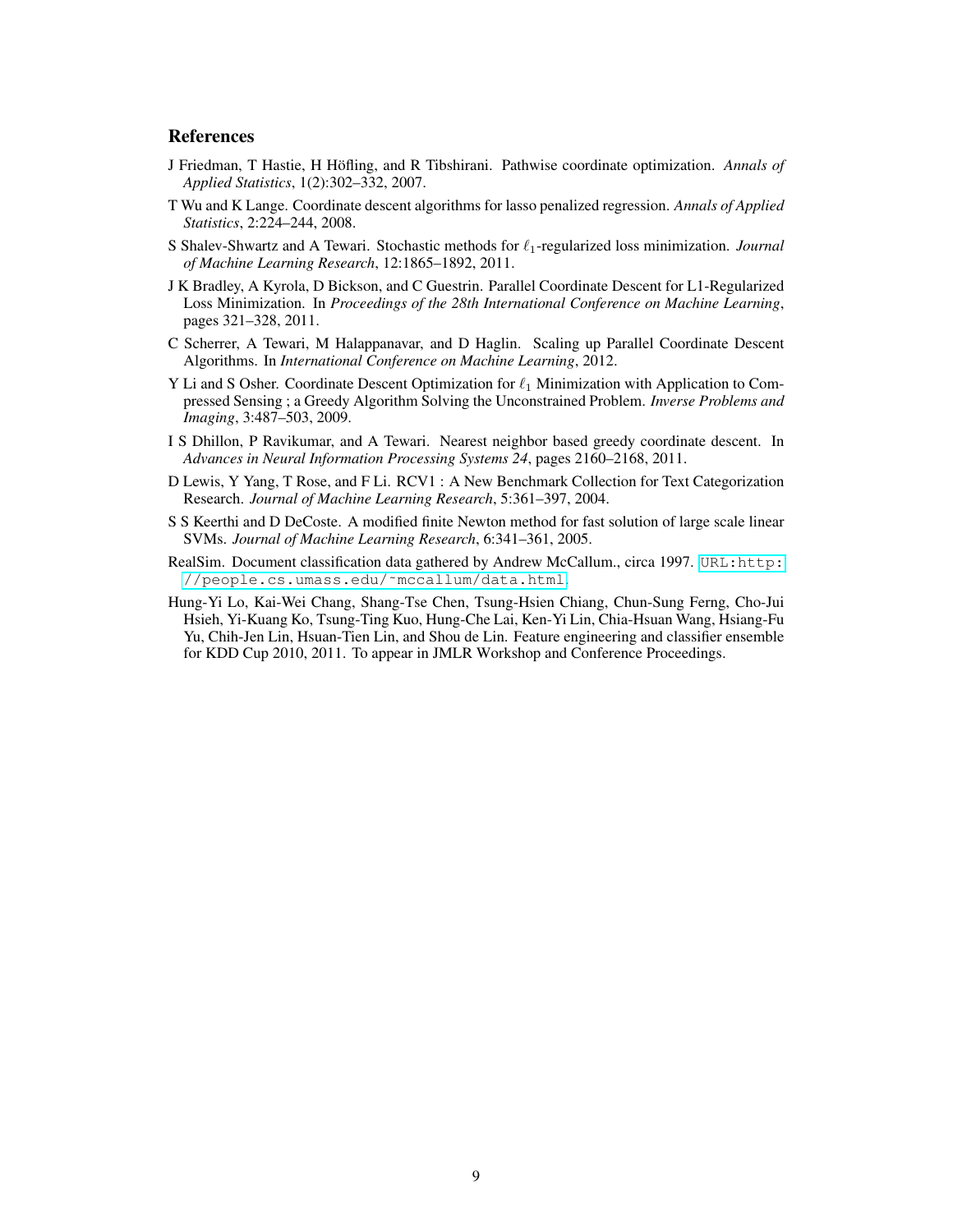## Supplementary Material

## A Complete convergence analysis in the regularized case

**Basic setup:** We are minimizing a function f of the form  $F + R$  where F is a convex differentiable function  $\overline{F} : \mathbb{R}^p \to \mathbb{R}$  that satisfies a second order upper bound

$$
F(w + \Delta) \le F(w) + \nabla F(w)^T w + \frac{\beta}{2} \Delta^T A^T A \Delta
$$

and  $R : \mathbb{R}^p \to \mathbb{R}$  is convex (and possibly non-differentiable) and separable across coordinates:

$$
R(w) = \sum_{j=1}^{p} r(w_j)
$$

In our case X is the  $n \times p$  design matrix. If columns of X are zero mean and unit variance normalized then entries in  $X^T X$  measure the correlation between features. Also,  $r(x) = \lambda |x|$ .

Divide the p features into B blocks of  $p/B$  features each. The algorithm we analyze is blockgreedy, a direct generalization of Shotgun ( $B = p$  in the Shotgun case). In the regularized case, the block-greedy algorithm is

For P randomly chosen blocks in parallel **do** 

• Within a block b, find  $j = j_b \in b$  such that  $|\eta_j|$  is maximum and update

$$
w'_j \leftarrow w_j - \eta_j
$$

### Endfor

Here  $|\eta_i|$  serves to quantify the guaranteed descent (based on second order upper bound) if feature  $j$  is updates and solves the one-dimensional problem

$$
\eta_j = \underset{\eta}{\text{argmin}} \ \nabla_j F(w)\eta + \frac{\beta}{2}\eta^2 + r(w_j + \eta) - r(w_j) \ .
$$

Note that if there is no regularization, then  $\eta_j = -\nabla_j F(w)/\beta = g_j/\beta$  and this is the case we analyzed in the main body of the paper. In the general case, by first order optimality conditions for the above one-dimensional convex optimization problem, we have

$$
g_j + \beta \eta_j + \nu_j = 0
$$
  
where  $\nu_j$  is a subgradient of r at  $w_j + \eta_j$ . That is,  $\nu_j \in \partial r(w_j + \eta_j)$ . This implies that  

$$
r(w_j + \eta_j) - r(w') \le \nu_j(w_j + \eta_j - w')
$$

for any  $w'$ .

We first calculate the expected change in objective function following the Shotgun analysis. We will use  $w_b$  to denote  $w_{j_b}$  (similarly for  $\nu_b$ ,  $g_b$ )

$$
\mathbb{E}\left[f(\mathbf{w}') - f(\mathbf{w})\right] = P\mathbb{E}_b\left[\eta_b g_b + \frac{\beta}{2}(\eta_b)^2 + r(w_b + \eta_b) - r(w_b)\right] + \frac{\beta}{2} P(P-1)\mathbb{E}_{b \neq b'}\left[\eta_b \cdot \eta_{b'} \cdot A_{j_b}^T A_{j_{b'}}\right]
$$

Define the  $B \times B$  matrix M (depends on the current iteration) with entries  $M_{b,b'} = A_{j_b}^T A_{j_b}$ . Then, using  $r(w_b + \eta_b) - r(w_b) \leq \nu_b \eta_b$ , we continue

$$
\leq \frac{P}{B} \left[ \eta^T g + \frac{\beta}{2} \eta^T \eta + \nu^T \eta \right] + \frac{\beta P (P - 1)}{2B(B - 1)} \left[ \eta^{\top} M \eta - \eta^T \eta \right]
$$